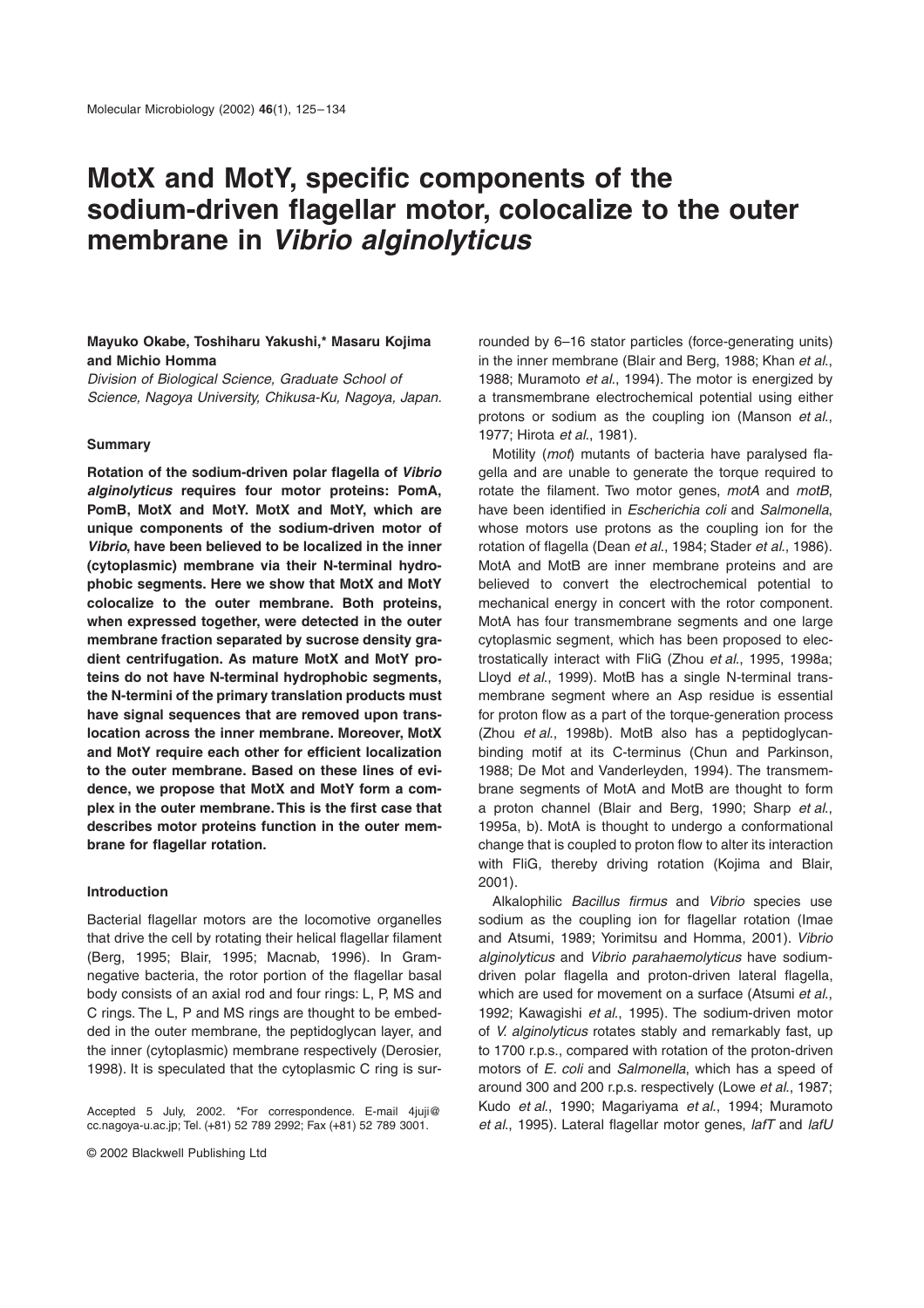of *V. parahaemolyticus*, are quite similar to their equivalents *motA* and *motB* in other proton motors (McCarter and Wright, 1993). In contrast, four motor genes (*pomA*, *pomB*, *motX* and *motY*) have been identified as essential for rotation of the sodium-driven polar flagellum in *Vibrio* (Asai *et al*., 1997; Gosink and Häse, 2000; McCarter, 2001; Okabe *et al*., 2001).

PomA and PomB are orthologues of MotA and MotB respectively. Physical interaction between PomA and PomB has been demonstrated (Yorimitsu *et al*., 1999). A purified PomA/PomB complex was shown to have sodium-conducting activity *in vitro* (Sato and Homma, 2000a). It appears that PomA forms a stable homodimer and the two subunits function together (Sato and Homma, 2000b). A periplasmic loop region of PomA is considered important for dimer formation (Yorimitsu *et al*., 2000).

A hybrid motor that consists of PomB, MotX and MotY from *V. alginolyticus* and MotA<sub>RS</sub> from the proton-driven motor of *Rhodobacter spheroides* functions as a sodiumdriven motor in *Vibrio* cells (Asai *et al*., 1999). In contrast, MotB<sub>BS</sub> functions with neither MotA<sub>BS</sub> nor PomA in *Vibrio*. Furthermore, the chimeric MomB protein, which contains the N-terminal transmembrane region of  $MotB_{RS}$  and the C-terminus of PomB, serves in conjunction with  $MotA_{RS}$ as a sodium-driven motor in *V. alginolyticus* (Asai *et al*., 2000).

MotX and MotY are unique to the sodium-driven flagellar motor of *Vibrio*. The deduced amino acid sequences of MotX and MotY show high identity among the *Vibrio* species. MotX and MotY have been characterized as membrane proteins because their sequences predict a single transmembrane segment. Both proteins are recovered from the membrane fraction when expressed in either *E. coli* or *Vibrio* (McCarter, 1994a; Okabe *et al*., 2001). The membrane localization of MotY in *E. coli* depends on MotX, and MotY remains in the soluble fraction unless MotX is coexpressed (McCarter, 1994a). MotX and MotY mutually stabilize by interaction within the membrane (Okabe *et al*., 2001). MotY also has a putative peptidoglycan-binding motif in its C-terminal region, as does MotB and PomB (McCarter, 1994b; Okunishi *et al*., 1996). MotX and MotY each have two cysteine residues, one of which is found in the conserved tetrapeptide CQLV that is in a similar position from the N-terminus.

In *E. coli*, there are no homologues of MotX and MotY. Overproduction of MotX in *E. coli* is lethal and its lethality is suppressed by amiloride, a sodium channel blocker (McCarter, 1994a). This harmful effect of MotX does not require MotY, nor is the production of MotY alone detrimental to *E. coli*. Therefore, it was suggested that MotX participates somehow in sodium translocation across the inner membrane. A corollary to this proposed function is that MotX and/or MotY may modulate the ion specificity of the PomA/PomB complex.

In this paper, we present evidence that MotX and MotY localize to the outer membrane. Our data require that an alternative model for the function of MotX and MotY be developed.

## **Results**

## *Membrane localization of MotX and MotY*

MotX and MotY were classified as membrane proteins because they both possess a single hydrophobic domain of sufficient length to span the inner membrane (McCarter, 1994a, b). Both proteins are predicted to have a large C-terminal periplasmic domain, topology that makes them type II membrane proteins (McCarter, 2001). It was also known that MotY can be recovered in the soluble fraction when expressed in *E. coli* in the absence of MotX (McCarter, 1994a). This result could be explained by the relatively low hydrophobicity of the MotY transmembrane region (Okabe *et al*., 2001). On the other hand, the sequence alignment of MotX and MotY of *Vibrio* species reveals that the putative transmembrane regions are not highly conserved (Okabe *et al*., 2001). That fact could indicate that the transmembrane domain of the proteins is not particularly important. A prediction of subcellular localization of MotX and MotY using an on-line programme (http://psort.ims.u-tokyo.ac.jp/) (Nakai and Kanehisa, 1991) showed that their most probable destination is the periplasmic space. Also, this predicted that their putative transmembrane segment may be cleaved during translocation across the inner membrane.

To determine the subcellular localization of MotY, we carried out subcellular fractionation such as spheroplasting and membrane separation using sucrose density gradient centrifugation. *E. coli* cells expressing either or combinations of the motor proteins were converted into spheroplasts and then fractionated to periplasmic, cytoplasmic and membrane fractions. The *lac* operon repressor, LacI, maltose-binding protein, MBP, and OmpA were used as the diagnostic marker proteins for the cytoplasm, periplasm and membranes respectively. As shown in Fig. 1, we compared the lanes designated as W and others, and a significant portion of MotY seemed to be degraded during the fractionation, even if coexpressed with MotX from pKJ601 and pKJ701. When MotY was expressed by itself, however, a relative amount of MotY was highest in the periplasmic fraction (lanes 10–12). Even under these conditions, a little MotY could be detected in the membrane fraction if high amounts of the sample were loaded on SDS-PAGE (data not shown). When coexpressed with MotX, MotY was detected exclusively in the membrane fraction (Fig. 1, lanes 14–16). The plasmid pKJ601 (*motX*<sup>+</sup> *motY*+) complemented *motX* and *motY* mutants of *Vibrio* (data not shown), which means

© 2002 Blackwell Publishing Ltd, *Molecular Microbiology*, **46**, 125–134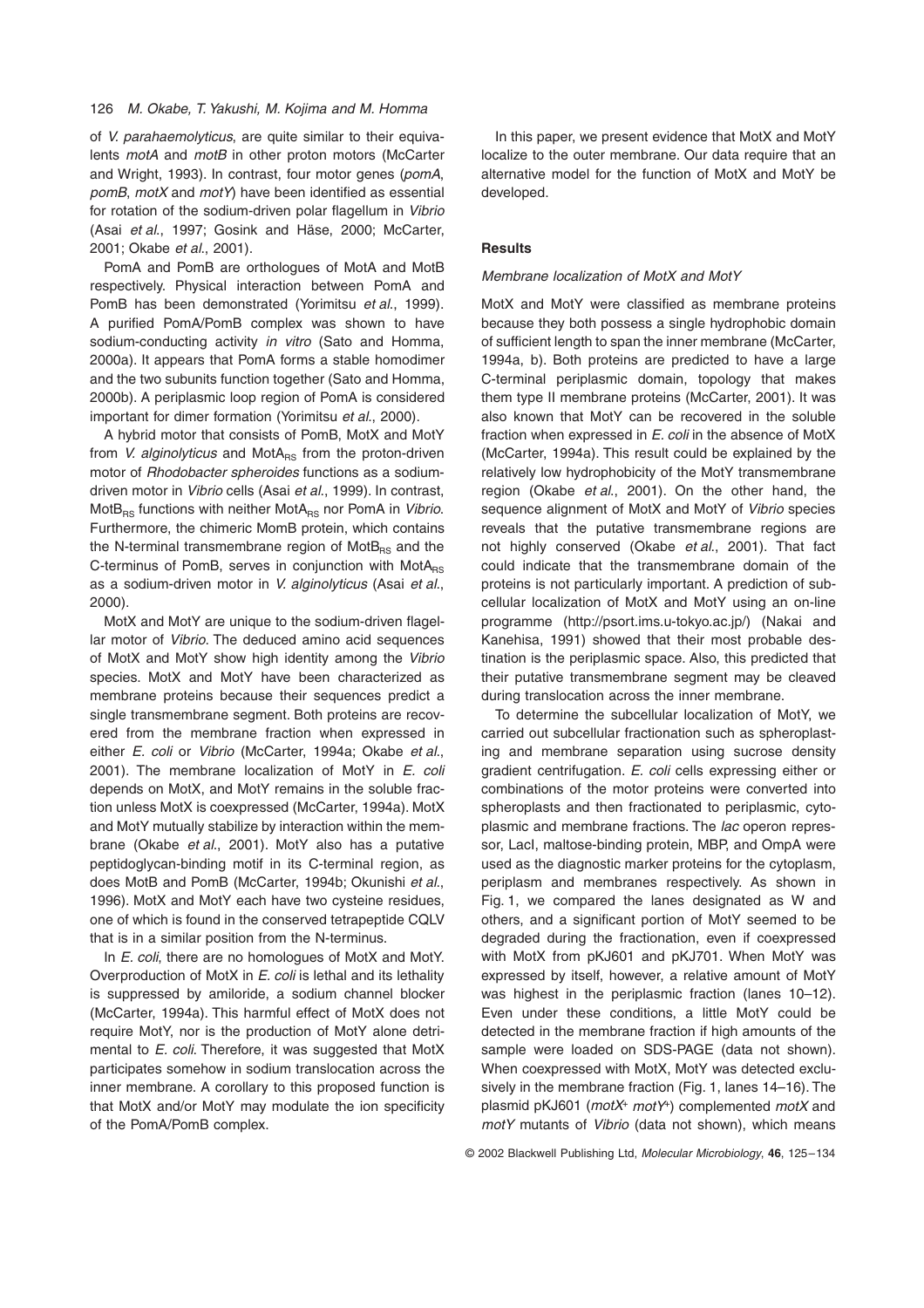

**Fig. 1.** Subcellular localization of MotX and MotY. *Escherichia coli* strain JM109 cells harbouring plasmid pSU41 (vector), pKJ401 (*motX*<sup>+</sup>), pKJ502 (*motY*<sup>+</sup>), pKJ601 (*motX*<sup>+</sup> *motY*<sup>+</sup>) or pKJ701 (*motX*<sup>+</sup> *motY*<sup>+</sup> *pomAB*<sup>+</sup>) were converted to spheroplasts. The periplasmic fraction was separated from spheroplasts by low speed centrifugation (10 000 *g*, 5 min). The spheroplasts were disrupted by sonication. Then, cytoplasmic and membrane fractions were prepared by ultracentrifugation. Equivalent amounts of the whole cell (W), periplasmic (P), cytoplasmic (C) and membrane (M) fractions were subjected to SDS-PAGE, followed by immunoblotting using anti-MotX, MotY, OmpA, MBP and LacI antisera.

MotX and MotY produced from the plasmid are functional. The localization of MotX and MotY were not changed upon coexpression with PomA/PomB (lanes18–20). Figure 1 suggests that the previously observed soluble form of MotY (McCarter, 1994a) resides in the periplasm, not in the cytoplasm of *E. coli*. MotX, on the other hand, is found in the membrane fraction despite the presence or absence of the other motor proteins.

As coexpressed MotX and MotY were both detected in the membrane fraction, the inner versus outer membrane localization of the two proteins was determined by densitygradient centrifugation (Fig. 2). *V. alginolyticus* NMB191 (D*pomAB*) harbouring plasmid pKJ701 (*motX*<sup>+</sup> *motY*<sup>+</sup> *pomAB*+) was analysed for localization of MotX, MotY and PomA/PomB. The plasmid pKJ701 complemented the *motX, motY* or ∆*pomAB* mutation of *Vibrio*, indicating that functional MotX, MotY and PomA/PomB proteins are synthesized from the artificial *motY-motX-pomAB* operon (data not shown). As shown in Fig. 2A, MotX and MotY colocalized in the higher density fraction, in which an OmpA-like protein could also be detected. In contrast, PomA and PomB were detected in the lower density fraction. This result clearly indicates that MotX and MotY localize to a different membrane than PomA/PomB in *V. alginolyticus*.

The inner versus outer membrane localization of MotX and MotY was also determined in *E. coli* because methods for separation of the inner and outer membranes of *V. alginolyticus* are not as well established as in *E. coli*. Also, the antisera against diagnostic inner and outer membrane proteins are not available. Membranes of strain JM109 harbouring plasmid pKJ601 (*motX*<sup>+</sup> *motY*+) were fractionated by sucrose density gradient centrifugation (Fig. 2B). The relative amounts of the inner membrane protein SecG (Nishiyama *et al*., 1993), the outer mem-

## *MotX and MotY colocalize to the outer membrane* 127

brane protein OmpA (Klose *et al*., 1988), and MotX and MotY were determined by immunoblotting. MotX and MotY were contained in the same membrane fraction as OmpA (Fig. 2B). A negligible amount of MotX and MotY was detected in the inner membrane fraction, where SecG was present. When *E. coli* cells expressing PomA, PomB, MotX and MotY were fractionated, most of MotX and MotY were again found in the outer membrane fraction, whereas PomA and PomB were present in the inner membrane fraction (Fig. 2C). A very little part of MotX could be detected in the inner membrane fraction, indicating the



**Fig. 2.** Membrane localization of motor proteins. Membrane preparations were analysed by sucrose density gradient centrifugation. The gradient was divided into 21 or 24 fractions from the bottom. MotX, MotY, PomA, PomB, OmpA and SecG in each fraction were detected by immunoblotting using the appropriate antiserum. The membrane was prepared from *Vibrio alginolyticus* strain NMB191 ( $\Delta$ *pomAB*) harbouring plasmid pKJ701 (*motX*<sup>+</sup> *motY*<sup>+</sup> *pomAB*<sup>+</sup>) (A), *E. coli* JM109 cells harbouring plasmid pKJ601 (*motX*<sup>+</sup> *motY*<sup>+</sup>) (B) and *E. coli* JM109 harbouring plasmid pKJ701 (*motX*<sup>+</sup> *motY*<sup>+</sup> *pomAB*<sup>+</sup>) (C). In B and C, OmpA and SecG were detected in fractions 3–8 and 11–16 respectively.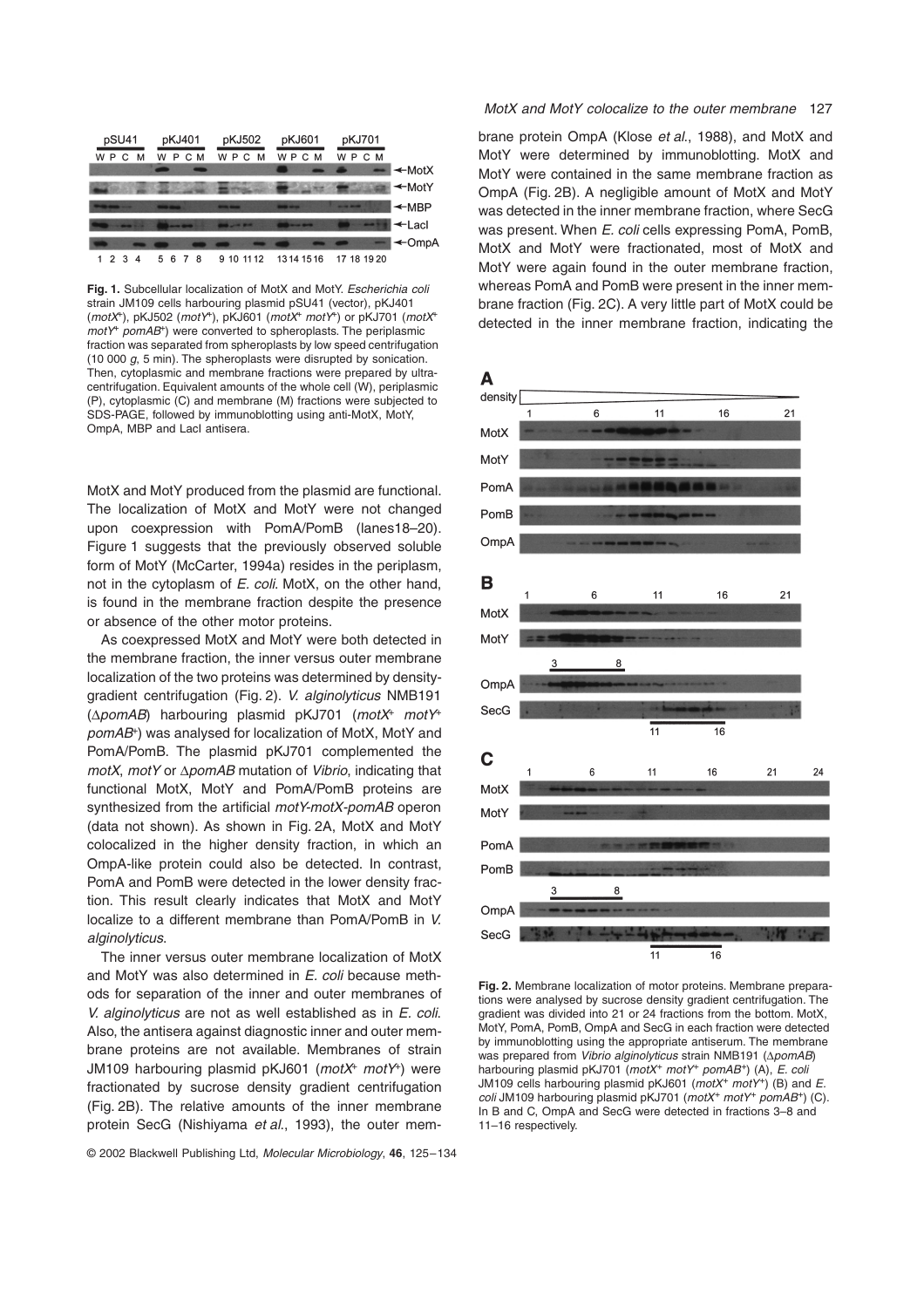MotX may slightly change its localization upon coexpression with PomA/PomB.

## *Signal peptide cleavage of MotX and MotY*

If MotX and MotY localize to the outer membrane, they must have an N-terminal signal sequence (Pugsley, 1993). MotX and MotY were partially purified from *V. alginolyticus* as described in *Experimental procedures*. Their N-terminal amino acid sequences were analysed by Edman degradation. The N-terminal sequence of MotX was determined to be NVADV, indicating that the precursor was cleaved between Ala<sup>21</sup> and Asn<sup>22</sup>. The N-terminus of MotY was determined to be VMGKR, indicating that the processed form of MotY begins with Val<sup>22</sup>. Additionally, Nterminus of MotX protein prepared from *E. coli* expression system had the identical sequence with that from *V. alginolyticus*. This result confirmed that the same processing reaction of MotX takes place within the two bacteria.

## *Altering the membrane localization of MotX and MotY*

As described above, when expressed alone, most of MotY seemed to be in the periplasm as a soluble protein. On the other hand, when MotX and MotY were coexpressed, the both localized to the outer membrane (Fig. 2). We speculate that properties of MotY were altered by MotX. Figure 1 shows that, without MotX, most of MotY is recovered in the periplasmic fraction, however, some could be in the membrane fraction (data not shown). Membrane fraction of strain JM109 harbouring plasmid pKJ401 (*motX*+) or pKJ502 (*motY*+) was fractionated by sucrose density gradient centrifugation (Fig. 3). Comparing Figs. 2B and C, and 3A, MotX seems to be detected in a strange fraction, in which it does not correspond with either OmpA or SecG, in the absence of MotY. This result leads to three possibilities that MotX is present in (i) neither membrane (ii) the both membranes (iii) an intermediate membrane other than the inner and the outer membranes. In contrast, MotY was detected exclusively in the outer membrane fraction even in the absence of MotX (Fig. 3B).

## *MotX and MotY colocalize to the outer membrane*

Previous studies and Fig. 1 showed that MotY is targeted to the membrane in the presence of MotX (McCarter, 1994b; Okabe *et al*., 2001). As shown in Figs 1 and 3A, MotX expressed by itself is in the membrane fraction, but its distribution corresponded with neither SecG nor OmpA. However, MotX coexpressed with MotY mostly localizes to the outer membrane (Figs 2B and C). These results indicate that both MotX and MotY are required for localization of either one to the outer membrane.



**Fig. 3.** Membrane localization of MotX and MotY solely expressed. Membranes were prepared from *E. coli* JM109 cells harbouring either plasmid pKJ401 (*motX*<sup>+</sup>, A) or pKJ502 (*motY*<sup>+</sup>, B) and analysed by sucrose density gradient centrifugation. The gradient was divided into 23 fractions from the bottom. MotX, MotY, OmpA and SecG in each fraction, which was separated by SDS-PAGE, were detected by immunoblotting. OmpA and SecG were detected in fractions 4–9 and 10–15 respectively.

To elucidate the biochemical properties of MotX and MotY, we attempted to solubilize them with several detergents. Membrane fractions of strain NMB94 (*motX*) expressing MotX (Fig. 4A) or of strain VIO542 (*motY*) expressing MotY (Fig. 4B) were used. Like *E. coli*, the latter strain mostly produces soluble MotY, but a little fraction of MotY is recovered in the membrane fraction, and the membrane-bound MotY can be not released by washing with buffer not containing any detergents (data not shown). MotX could not be solubilized any of the following four detergents: Triton X-100, β-octylglucoside, sucrose monocaprate and CHAPS. On the other hand, MotY was solubilized by all four detergents (Fig. 4). Membrane fractions from VIO542 cells expressing both MotX and MotY (Fig. 4C) and from NMB191 ( $\triangle p$ *omAB*) expressing MotX, MotY, PomA and PomB (Fig. 4D) from a plasmid were also treated with detergents. Under these conditions, MotY was not solubilized. MotY did not become solubilized upon coexpression with MotX. This property was not changed by the simultaneous expression of PomA/PomB. These results may indicate that the membrane-binding manner of MotY would be different in strains having and lacking MotX. Also, a physical interaction between MotX and MotY exists.

#### **Discussion**

The sodium-driven polar flagellum of *Vibrio* is completely paralysed by *motX* or *motY* mutation, suggesting that MotX and MotY proteins are essential for the sodiumdriven motor. Mutations of *pomA* or *pomB* confer the same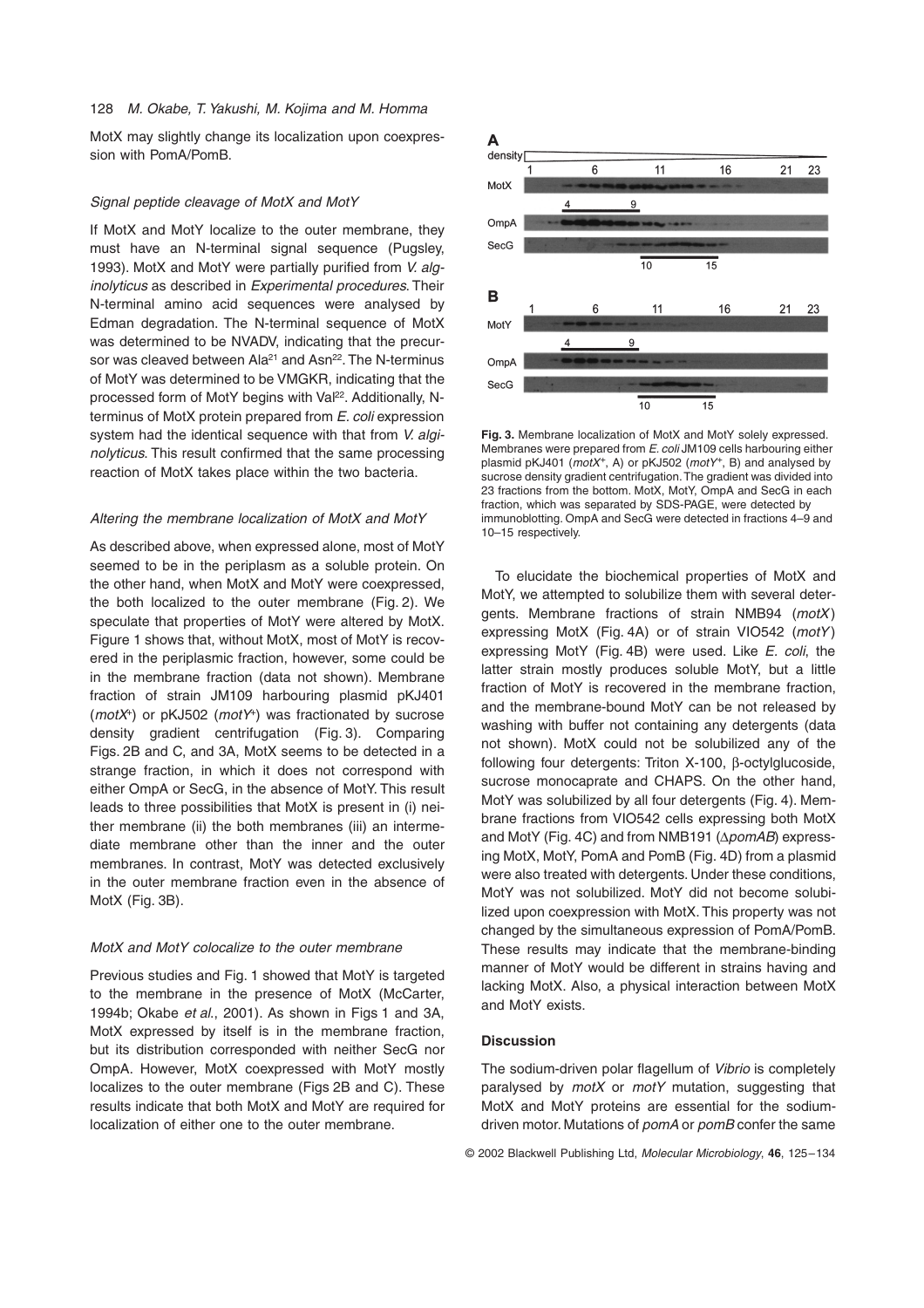

**Fig. 4.** Solubilization of MotX and MotY with several detergents. Membranes from *V. alginolyticus* NMB94 (*motX94*) cells harbouring plasmid pKJ401 (*motX*+, A), VIO542 (*motY542*) cells harbouring plasmid pIO6 (*motY*<sup>+</sup>, B), plasmid pKJ601 (*motX*<sup>+</sup> *motY*<sup>+</sup>, C), and NMB191 ( $\Delta$ *pomAB*) cells harbouring plasmid pKJ701 ( $motX^{+}$   $motY^{+}$  $pomAB^+$ , D) were solubilized with 2.5% each of Triton X-100 (TX),  $\beta$ octylglucoside (OG), sucrose monocaprate (SC) or CHAPS (CH). The supernatant (s) and precipitate (p) were prepared by ultracentrifugation (200 000 *g*, 10 min) and subjected to SDS-PAGE and immunoblotting using anti-MotX antiserum (A, and upper panels of C and D) and anti-MotY antiserum (B, and lower panels of C and D).

polar-flagellar-motility phenotype, as PomA and PomB proteins form a complex to conduct sodium ions. On the other hand, the function of MotX and MotY is obscure, which have been believed to be located in the inner membrane. In this paper, we concluded that MotX and MotY colocalize to the outer membrane from the following observations: (i) MotX and MotY did not have their putative transmembrane segments, suggesting they are cleaved during translocation across the inner membrane; (ii) They localized to the outer membrane in *E. coli*, whereas PomA/PomB were in the inner membrane. In the *Vibrio* cell, they were detected in the fraction different from that of PomA/PomB, which may suggest their location in the outer membrane; (iii) The outer membrane localizations of MotX and MotY were dependent on each other.

© 2002 Blackwell Publishing Ltd, *Molecular Microbiology*, **46**, 125–134

## *MotX and MotY colocalize to the outer membrane* 129

Furthermore, MotY could not be solubilized in the presence of MotX, supporting their interaction in the outer membrane. The L-ring component, FlgH, is a flagellar protein located in the outer membrane (Macnab, 1996). This protein is thought to participate in the structure of flagellum, bushing for rotating rod in the outer membrane, rather than in the motor rotation. Therefore, we suggest that MotX and MotY are the first example of outer membrane motor proteins.

The putative transmembrane region of each protein, MotX or MotY, exhibits relatively low similarity among the *Vibrio* species (Okabe *et al*., 2001). This implies that this region may not have important roles in structure and function. Such assumptions are reasonable because we demonstrated that the hydrophobic N-terminal sequence of MotX and MotY was not present in the mature protein. It can be speculated that the peptide was cut during translocation across the inner membrane, probably in a Sec machinery-dependent manner (Pugsley, 1993). We conclude that the predicted transmembrane regions are signal sequences for export. The protein translocation mechanism in *V. alginolyticus* seems to be equivalent to the *E. coli* Sec system, because several Sec factors of *V. alginolyticus* show high similarity to those of *E. coli* and also can function in *E. coli* (Tokuda *et al*., 1990; Kunioka *et al*., 1998; Nishiyama *et al*., 1998). In this study, MotX proteins from the two expression systems of *E. coli* and *V. alginolyticus* had the identical N-terminus, suggesting functionally homologous enzymes are relevant to the processing of secretory proteins in the organisms. From these lines of evidence, we speculate that primarily translated forms of MotX and MotY are translocated across the inner membrane and signal sequences are cleaved to convert the mature proteins and localize to the outer membrane of *V. alginolyticus*. MotX and MotY homologues have not been reported from any other bacteria than *Vibrio* species, including alkalophilic *Bacillus* species that have sodium-driven flagella. That is reasonable, because *Bacilli* do not have an outer membrane. *Rhizobium meliloti* requires a periplasmic motor protein MotC for the protondriven flagellar rotation (Platzer *et al*., 1997). This protein, however, has significant sequence homology with neither MotX nor MotY.

The secondary-structures of MotX and MotY from *V. alginolyticus* were predicted by the method of Chou and Fasman (Chou and Fasman, 1974). This method showed that MotX is more  $\alpha$ -helical than MotY, which exhibits an extensive  $\beta$ -strand structure (data not shown). Outer membrane proteins often form a B-barrel structure in their membrane-spanning domains (Pugsley, 1993; Koebnik *et al*., 2000). A three-dimensional structure prediction program, 3D-PSSM based on the SCOP (http://www.sbq.bio.ic.ac.uk/~3dpssm/) (Kelley *et al*., 2000), showed that MotY has similarities to OmpA trans-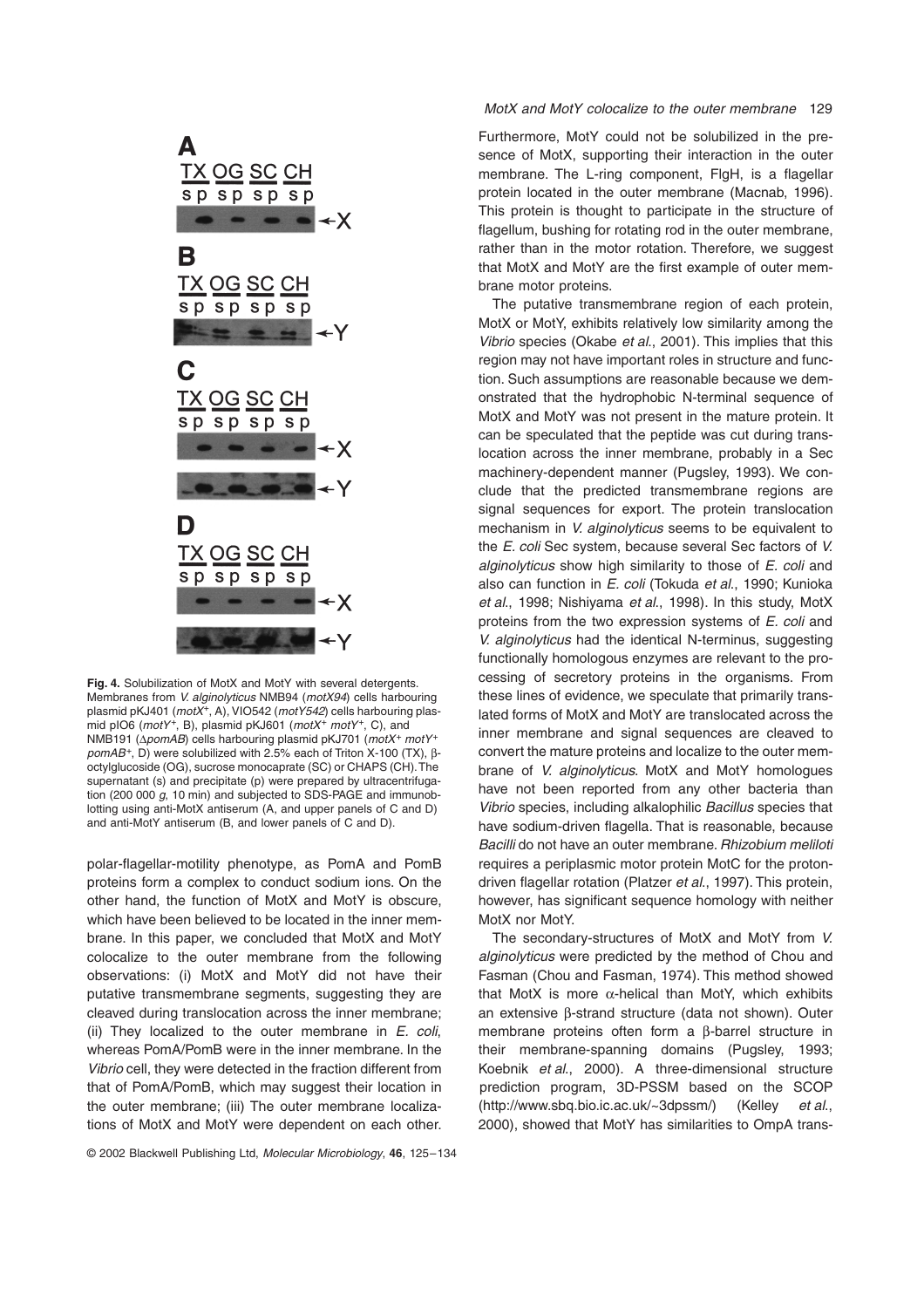

**Fig. 5.** A hypothetical model for the sodium-driven motor. The sodiumdriven polar flagellum of *Vibrio* is sheathed. The energy source for flagellar rotation is provided by an electrochemical gradient across the inner membrane. MotX and MotY colocalize to the outer membrane and may participate in conduction of sodium ions in concert with PomA/PomB. From the predicted structure, MotX seems not to have enough  $\beta$ -sheet to span the outer membrane (A), but may alter its conformation upon interaction with MotY (B). IM, inner membrane; PG, peptidoglycan; OM, outer membrane.

membrane domain with a relatively high *E*-value (8.26E-05). As this domain of OmpA (1–171 residues), of which the structure has been determined, loses its C–terminal peptidoglycan association region (Pautsch and Schulz, 1998), the similarities are restricted in the region embedded in the outer membrane. On the other hand, there is no candidate similar to MotX with such a high *E*-value. Structure prediction may infer that MotY is an integral outer membrane protein and MotX has too short  $\beta$ -sheet structure to span the outer membrane (Fig. 5A).

MotY has a peptidoglycan-binding motif in its C-terminal portion that was proposed to anchor the protein to the peptidoglycan (McCarter, 1994b; Okunishi *et al*., 1996), thus forming a bridge between the outer membrane and the cell wall (Fig. 5). When MotY is expressed by itself, most of that remains in the periplasm but the rest moves exclusively to the outer membrane. This result corroborates the earlier observation that MotY is a membrane protein that is not stable in the absence of MotX (McCarter, 1994a; Okabe *et al*., 2001). Noteworthily, in contrast with MotX, a limited portion of MotY itself is able to precisely localize to the outer membrane in the absence of MotX (Fig. 3B). On the other hand, most of MotX seems to associate with neither membrane, but rather is detected in intermediate fractions between the inner and outer membranes, when expressed by itself (Fig. 3A). From this result, three possible behaviours of MotX without MotY are speculated as follows. First, MotX associates with neither membrane, but rather with some large molecule, such as protein complex and the peptidoglycan. Second, MotX associates with the both membranes, some are in the outer and others are in the inner membrane. Finally,

the third possibility is an intermediate membrane. Further experiments may help to understand the ambiguous localization of MotX expressed by itself. Whatever may happen in the absence of MotY, MotX coexpressed with MotY localizes to the outer membrane and seems to interact therein. Also, both MotX and MotY seem to be mutually required for their precise outer membrane localization. In such situation, the both proteins are present, MotX may be embedded in the outer membrane (Fig. 5B).

Although an interaction between MotX and MotY can be suggested by Fig. 4, a major question remains to be answered, how might MotX and MotY contribute to motor function in the outer membrane? One possibility is that they make a pore for sodium ions in the outer membrane. MotX has been reported as a sodium channel that can be inhibited by amiloride, a sodium channel blocker (McCarter, 1994a). Many outer membrane proteins with a b-barrel structure form pores that allow water, ions and various small molecules to pass across the bilayer. The predicted secondary and tertiary structure of MotY may be embedded in the outer membrane to form a structure like porin. Sodium ions may pass through the structure and may be delivered to other flagellar motor components, such as PomA and PomB (Fig. 5). Figure 2C suggests the possible interaction between MotX and PomA/PomB, supporting such speculations. There are reports pointing out that MotA and MotB show moderate sequence similarity to ExbB and ExbD, which are the inner membrane proteins functioning in cooperation with TonB and outermembrane receptors to drive active transport of certain nutrients across the outer membrane (Cascales *et al*., 2001; Kojima and Blair, 2001). This similarity implies that the electrochemical potential in the inner membrane may be transferred to MotX and MotY in the outer membrane by function of PomA/PomB to drive the flagellar rotation therein.

We have observed that overexpression of MotX suppressed *motY* mutations (Okabe *et al*., 2001). MotY may function as a kind of chaperon for MotX, or vice versa. The polar flagellum of *Vibrio* is covered by a membranous sheath that extends from the outer membrane (Furuno *et al*., 2000). MotX and MotY could be present in the sheath and affect its formation coordinate with the rotation of flagellum. The both proteins have been found being in the outer membrane in this study. The precise roles of them are not clear at present. However, they should function in the outer membrane to rotate the sodium-driven flagellar motor.

## **Experimental procedures**

*Bacterial strains and growth conditions*

The strains of *Vibrio alginolyticus* and *Escherichia coli* used

© 2002 Blackwell Publishing Ltd, *Molecular Microbiology*, **46**, 125–134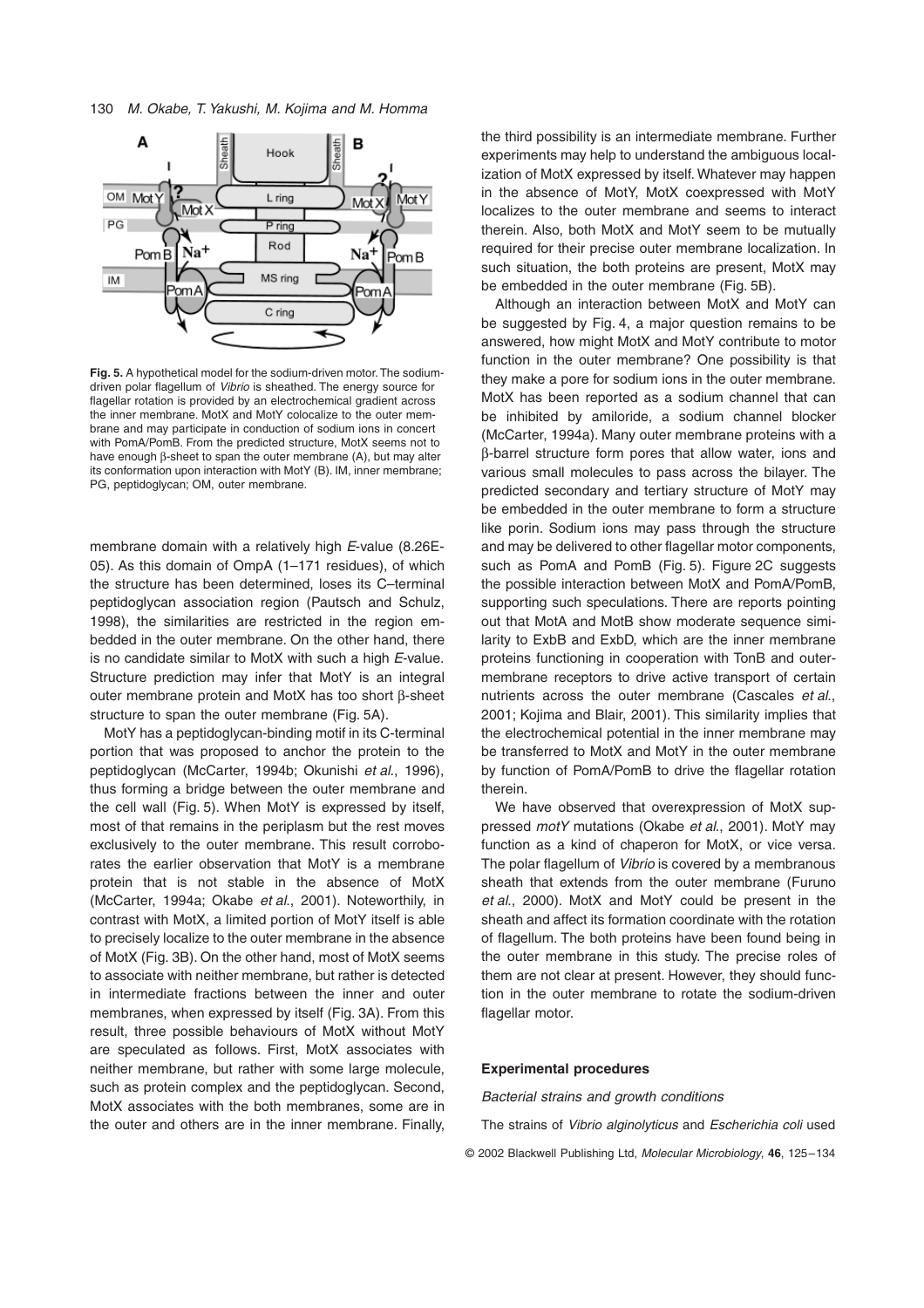|  | <b>Table 1.</b> Bacterial strains and plasmids. |  |  |  |
|--|-------------------------------------------------|--|--|--|
|--|-------------------------------------------------|--|--|--|

| Strain or plasmid            | Genotype or description                                                                                                         | Reference                     |
|------------------------------|---------------------------------------------------------------------------------------------------------------------------------|-------------------------------|
| Vibrio alginolyticus strains |                                                                                                                                 |                               |
| <b>VIO542</b>                | Rif <sup>r</sup> Laf <sup>-</sup> motY542                                                                                       | Okunishi <i>et al.</i> (1996) |
| NMB94                        | Laf <sup>-</sup> mot $X94$                                                                                                      |                               |
| <b>NMB191</b>                |                                                                                                                                 | Okabe <i>et al.</i> (2001)    |
|                              | $Rif'$ Laf <sup>-</sup> $\Delta$ <i>pomAB</i>                                                                                   | Yorimitsu et al. (1999)       |
| Escherichia coli strains     |                                                                                                                                 |                               |
| <b>JM109</b>                 | recA1, endA1, gyrA96, thi hsdR17, relA1, supE44, $\lambda^{-}$ ,<br>$\Delta$ (lac-proAB); F', traD36, proAB, lacP, $\Delta M15$ | Yanisch-Perron et al. (1985)  |
| Plasmids                     |                                                                                                                                 |                               |
| pSU41                        | kan (Km <sup>r</sup> ) P <sub>lac</sub> lacZa                                                                                   | Bartolome et al. (1991)       |
| pMO200                       | pSU21, 1.0 kb EcoRI-EcoRI fragment (motX <sup>+</sup> )                                                                         | Okabe et al. (2001)           |
| pMO401                       | pSU41, 700 bp Clal-BamHI fragment (motX <sup>+</sup> )                                                                          | Okabe et al. (2001)           |
| pKJ401                       | pSU41, 700 bp Xbal-BamHI fragment (motX <sup>+</sup> )                                                                          | This work                     |
| pIO6                         | pSU38, 1.0 kb HindIII-Xbal fragment (motY <sup>+</sup> )                                                                        | Okunishi et al. (1996)        |
| pKJ502                       | pSU41, 1.0 kb Sall-Xbal fragment (motY <sup>+</sup> )                                                                           | This work                     |
| pKJ503                       | pSU41, 1.0 kb Sall-Xbal fragment (motY-hise <sup>+</sup> )                                                                      | This work                     |
| pKJ601                       | pKJ502 ( $motY^+$ ), 700 bp Xbal-BamHI fragment ( $motX^+$ )                                                                    | This work                     |
| pYA303                       | pSU41, 1.9 kb Sphl-Sall flagment (pomAB <sup>+</sup> )                                                                          | Kojima et al. (1999)          |
| pKJ701                       | $pKJ601$ (motY <sup>+</sup> motX <sup>+</sup> ), 1.9-kb Sphl–Sall fragment (pomAB <sup>+</sup> )                                | This work                     |

in this study are listed in Table 1. *V. alginolyticus* cells were cultured at 30∞C on VC medium (0.5% tryptone, 0.5% yeast extract,  $0.4\%$  K<sub>2</sub>HPO<sub>4</sub>, 3% NaCl, 0.2% glucose) or VPG medium (1% tryptone, 0.4%  $K_2$ HPO<sub>4</sub>, 3% NaCl, 0.5% glycerol). The *E. coli* strains used for DNA manipulations and membrane localization experiments were cultured at 37∞C on Luria–Bertani (LB) medium (1% tryptone, 0.5% yeast extract, 0.5% NaCl). When necessary, kanamycin was added to a final concentration of 100 ug ml<sup>-1</sup> (for *V. alginolyticus*) or 50  $\mu$ g m $\vert^{-1}$  (for *E. coli*).

#### *Plasmid construction*

DNA manipulations were carried out according to standard procedures (Sambrook *et al*., 1989). Plasmids are listed in Table 1. Plasmid pKJ401 carrying *motX* was constructed by cloning a 700 basepair (bp) *Xba*I–*Bam*HI fragment of polymerase chain reaction (PCR) products using pMO200 as a template. The 5'-TTAGAT-3' sequence, 18 bp upstream from the initiation codon of *motX*, was changed to 5<sup>'</sup>-TCTAGA-3'. to introduce the *Xba*I site. Also, the 5'-GGATCC-3' sequence (*Bam*HI site) was introduced just adjacent to the termination codon of *motX*. Plasmid pKJ502 was constructed to carry a 1.0 kb *motY* by introducing *Sall* (5'-GTCGAC-3') and *Xbal* (5¢-TCTAGA-3¢) sites at 66 bp upstream of the initiation codon and just adjacent to the termination codon of *motY* respectively. A 700 bp *Xba*I–*Bam*HI fragment (containing *motX*) of pKJ401 was inserted into the corresponding sites of pKJ502 (carrying *motY*) to construct pKJ601, which carries an artificial *motY-motX* operon. A 1.9 kb *Bam*HI–*Sac*I fragment (pomAB<sup>+</sup>) of pYA303 was inserted in the same restriction sites of pKJ601; the resultant plasmid pKJ701 carries a synthetic *motY-motX-pomAB* operon. Plasmid pKJ503 carried the gene encoding C-terminally hexahistidine-tagged MotY (MotY-His $_6$ ) in pSU41 by PCR using synthetic oligonucleotide primers. The nucleotide sequence of 5¢-CATCACC ATCACCATCACTAATCTAGA-3¢ (*Xba*I site is underlined) was

© 2002 Blackwell Publishing Ltd, *Molecular Microbiology*, **46**, 125–134

inserted between the 3¢-end of the *motY* open reading frame (ORF) and the *Xba*I site of the plasmid pKJ402. As this plasmid complemented the *motY* mutation of *Vibrio*, the Cterminal histidine tag does not perturb MotY function (data not shown). All motor genes of the plasmid constructed here do not have the native promoter and are under the control of the *lac* promoter–operator. Transformation of *Vibrio* cells by electroporation was carried out as described previously (Kawagishi *et al*., 1994).

#### *Membrane preparation and solubilization*

*Vibrio* cells harbouring plasmids were cultured at 30∞C on VPG medium. Cells were harvested and washed twice with 25 mM Tris-HCl, 10 mM MgCl<sub>2</sub>, 300 mM NaCl, pH 7.5 and stored at -80°C until used. The frozen cells were thawed and resuspended  $(0.2 \text{ g m}^{-1})$ , wet weight) in 20 mM Tris-HCl, 5 mM MgSO4, 0.5 mM phenylmethylsulphonyl fluoride (PMSF), 10  $\mu$ g m $I^{-1}$  of DNase I, pH 8.0. Membrane vesicles were prepared by subjecting the suspension to a single passage through a French press (5501-M Ohtake Works) at 500 kg cm-2 at 4∞C. Undisrupted cells were removed by lowspeed centrifugation (10 000 *g* for 5 min at 4∞C), and the membrane fraction was recovered from the supernatant by ultracentrifugation at 100 000 *g* for 2 h. The membrane pellet was suspended in 20 mM Tris-HCl, 0.5 mM PMSF, 20% (w/ v) glycerol, pH 8.0, homogenized, and stored at -80∞C until used. The membrane preparations  $(10 \text{ mg ml}^{-1})$  were resuspended in 20 mM Tris-HCl, 150 mM NaCl, 0.5 mM PMSF, 10% (w/v) glycerol, 5 mM imidazole, pH 8.0, and 2.5% (w/v) each of the following detergents: Triton X-100, β-octylglucoside (Dojin), sucrose monocaprate (Dojin), and 3-[3-cholamidopropyl-dimethylammonio] propanesulphonic acid (CHAPS) (Dojin). It was then incubated at 4∞C for 10 min and centrifuged for 10 min at 200 000 *g* to separate the solubilized supernatant and the insoluble precipitate. Protein concentrations were determined by the BCA protein assay kit (Pierce).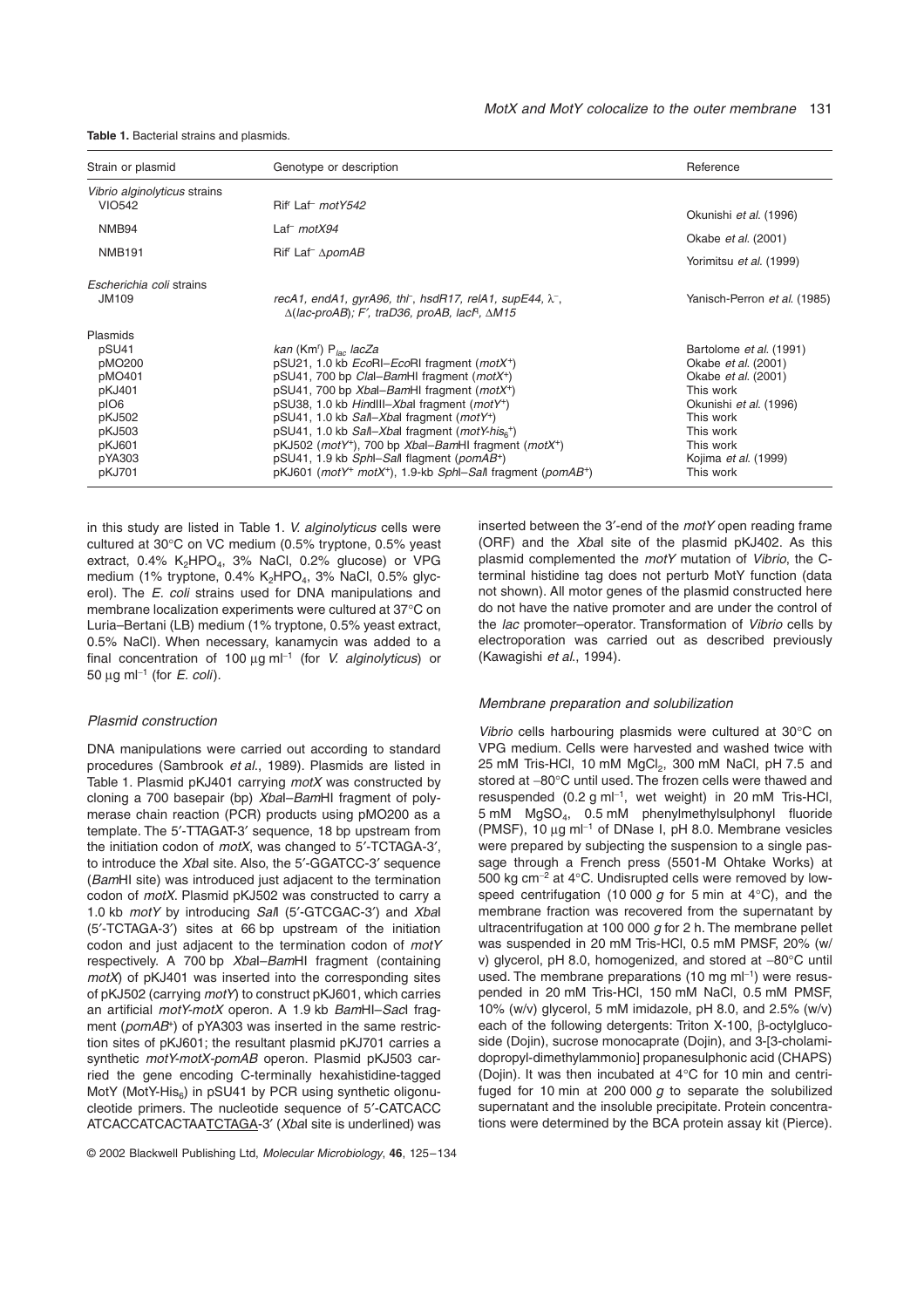#### *Spheroplast formation*

Conversion of *E. coli* cells into spheroplasts was performed as described previously (Osborn *et al*., 1972). Briefly, *E. coli* strain JM109 cells harbouring each plasmid were harvested and resuspended in 20 mM Tris-HCl, 0.75 M sucrose, 100 mM NaCl (pH 7.5). A twofold volume of 1.5 mM EDTA, 100 mM NaCl (pH 8.0) was gradually added, following the addition of lysozyme and DNase I, to convert to spheroplasts. The spheroplast suspension was centrifuged (10 000 *g* for 5 min) to separate periplasmic fraction from the spheroplasts. The precipitated spheroplasts were resuspended in an appropriate buffer and disrupted by sonication. Cytoplasmic and membrane fractions were prepared by ultracentrifugation (200 000 *g*, 10 min). Spheroplasting of *V. alginolyticus* was performed according to the method described previously (Nakamaru *et al*., 1999). The efficiency of spheroplast formation was determined from the fraction of round cells observed by phase-contrast microscopy.

#### *Membrane localization of MotX and MotY*

*Escherichia coli* strain JM109 harbouring plasmid pKJ401, pKJ502, pKJ601 or pKJ701 was grown on Luria–Bertani medium at 37∞C to the mid-exponential phase. The expression of motor proteins was induced for 1 h by addition of 1 mM isopropyl-β-D-thiogalactopyranoside (IPTG). *V. alginolyticus* strain NMB191 harbouring plasmid pKJ701 was grown on VC medium and harvested in the mid-logarithmic phase. The cells were harvested and converted to spheroplasts. The spheroplast suspension was sonicated, and the total membrane fraction was obtained by centrifugation (200 000 *g*, 10 min) after the removal of unbroken spheroplasts. The total membranes were resuspended in 50 mM Tris-HCl (pH 7.5) containing 1 mM EDTA. It was then applied to a 35–55% (w/w) stepwise sucrose gradient containing 50 mM Tris-HCl (pH 7.5) and 1 mM EDTA. After centrifugation at 80 000 *g* for 12 h at 4∞C, the gradient was divided into 21–24 fractions from the bottom to the top. OmpA (Yamada *et al*., 1989), SecG (Nishiyama *et al*., 1993), maltose binding protein (MBP) (New England Biolabs), LacI (Abo *et al*., 2000), MotX (Okabe *et al*., 2001), MotY (Okabe *et al*., 2001), PomA (Yorimitsu *et al*., 1999) and PomB (Yorimitsu *et al*., 1999) proteins in each fraction were detected by sodium dodecyl sulphate–polyacrylamide gel electrophoresis (SDS-PAGE) followed by immunoblotting with the respective antisera.

## *Preparation of MotX and MotY and determination of their N-terminal amino acid sequences*

MotX was prepared from both *E. coli* strain JM109 harbouring plasmid pMO401 and *V. alginolyticus* strain NMB94 harbouring the plasmid. Membranes prepared as described above were suspended in buffer A (20 mM Tris-HCl, 150 mM NaCl, 10% glycerol, 1 mM DTT, 0.5 mM PMSF, 10 mM imidazole, pH 8.0) at 10 mg membrane protein per ml. The membranes were pretreated with 2.5% Triton X-100 on ice for 10 min, and the Triton-insoluble materials were recovered by ultracentrifugation (200 000 *g*, 10 min). The precipitates were resuspended in buffer A containing 3% (w/v) SDS in a tenth volume of the initial solution and treated at 80∞C for 10 min. The SDSsolubilized material contained MotX. MotY was purified from the membrane fraction of the strain NMB94 harbouring plasmid pKJ503, which encodes C-terminally histidine-tagged MotY. The membranes (10 mg m $l^{-1}$  protein) were treated with 2.5% Triton X-100 in buffer B (20 mM Tris-HCl, 150 mM NaCl, 10% glycerol, 1 mM DTT, 0.5 mM PMSF, 10 mM imidazole, pH 7.5). Triton-insoluble material was removed by ultracentrifugation (100 000 *g*, 30 min), and the supernatant was passed over Ni-NTA agarose. Bound His-tagged MotY was eluted with buffer B containing 0.05% Triton X-100 and 200 mM imidazole. Partially purified MotX and MotY were separated from impurities by SDS-PAGE and electrophoretic transfer to polyvinylidene difluoride membrane (Millipore) and stained with Coomassie blue R250. The bands corresponding to MotX and MotY were excised, and their N-terminal amino acid sequences were determined by Aproscience (Tokushima), based on Edman degradation. Five N-terminal amino acid sequences of MotX from both *E. coli* and *V. alginolyticus* expression systems were identical as described in *Results*.

## **Acknowledgements**

We thank Professor Hajime Tokuda for the kind donation of anti-OmpA and SecG antisera, and Professor Tatsuhiko Abo for anti-LacI antiserum. We acknowledge Professors Taiji Nakae and Ikuro Kawagishi for stimulating discussion. We also thank Ms. Noriko Ui and Emiko Ichikawa for their technical support, and Mr Atsushi Hijikata for his critical suggestions at the beginning of this study. Finally, we give our gratitude to Professors Rüdiger Schmitt and Michael D. Manson for their review and critique of this manuscript. This work was supported by grants-in-aid for scientific research from the ministry of Education, Science and Culture of Japan (to T.Y. and M.H.).

#### **References**

- Abo, T., Inada, T., Ogawa, K., and Aiba, H. (2000) SsrAmediated tagging and proteolysis of LacI and its role in the regulation of *lac* operon. *EMBO J* **19:** 3762–3769.
- Asai, Y., Kojima, S., Kato, H., Nishioka, N., Kawagishi, I., and Homma, M. (1997) Putative channel components for the fast-rotating sodium-driven flagellar motor of a marine bacterium. *J Bacteriol* **179:** 5104–5110.
- Asai, Y., Kawagishi, I., Sockett, E., and Homma, M. (1999) Hybrid motor with the H+-and Na+-driven components can rotate *Vibrio* polar flagella by using sodium ions. *J Bacteriol* **181:** 6322–6338.
- Asai, Y., Sockett, R.E., Kawagishi, I., and Homma, M. (2000) Coupling ion specificity of chimeras between H+- and Na+-driven motor proteins, MotB and PomB. *Vibrio* polar flagella. *EMBO J* **19:** 3639–3648.
- Atsumi, T., McCarter, L., and Imae, Y. (1992) Polar and lateral flagellar motors of marine *Vibrio* are driven by different ion-motive forces. *Nature* **355:** 182–184.
- Bartolome, B., Jubete, Y., Martinez, E., and de la Cruz, F. (1991) Construction and properties of a family of

© 2002 Blackwell Publishing Ltd, *Molecular Microbiology*, **46**, 125–134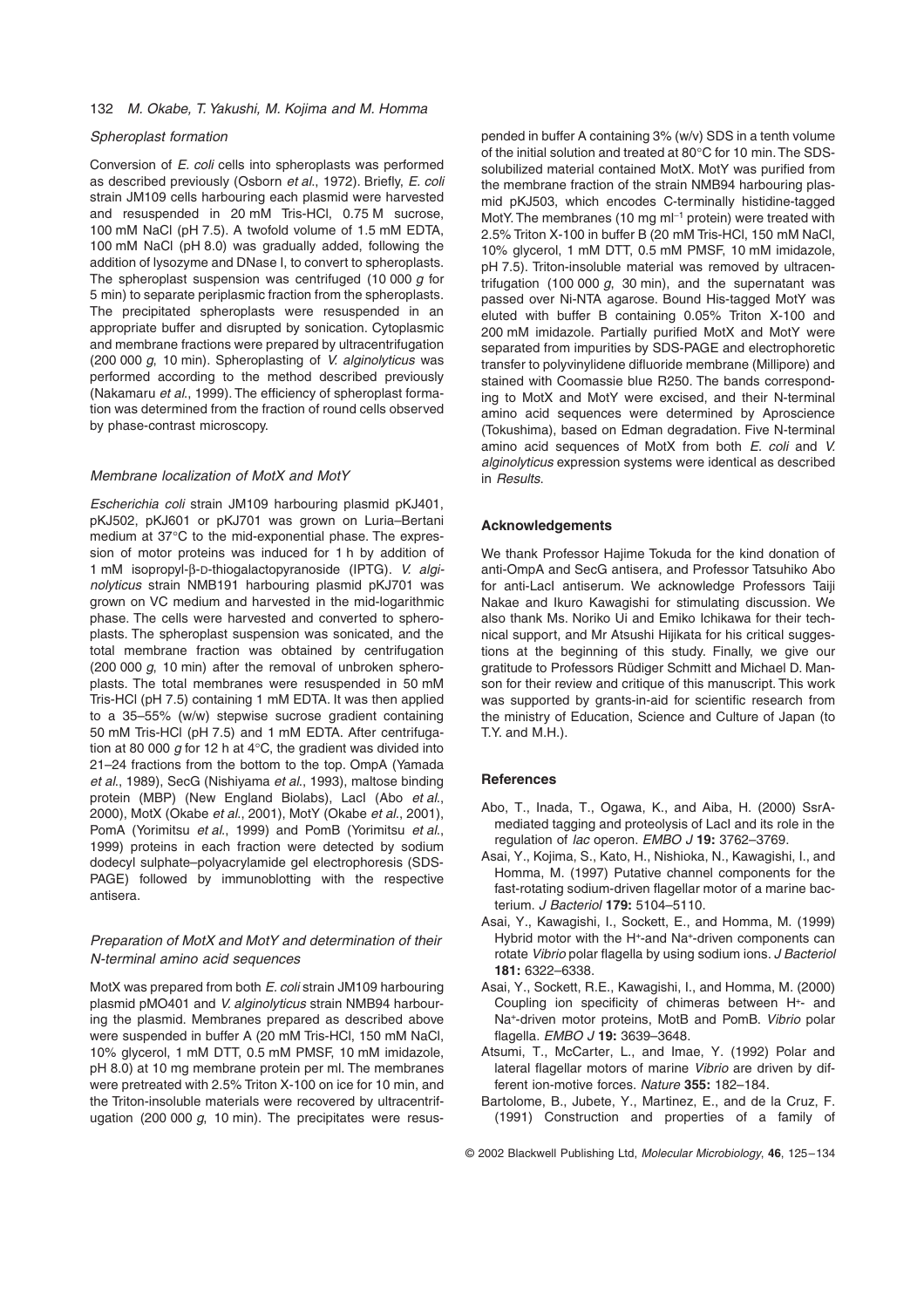pACY184-derived cloning vectors compatible with pBR322 and its derivatives. *Gene* **102:** 75–78.

- Berg, H.C. (1995) Torque generation by the flagellar rotary motor. *Biophys J* **68:** S163–S167.
- Blair, D.F. (1995) How bacteria sense and swim. *Annu Rev Microbiol* **49:** 489–522.
- Blair, D.F., and Berg, H.C. (1988) Restoration of torque in defective flagellar motors. *Science* **242:** 1678–1681.
- Blair, D.F., and Berg, H.C. (1990) The MotA protein of *E. coli* is a proton-conducting component of the flagellar motor. *Cell* **60:** 439–449.
- Cascales, E., Lloubes, R., and Sturgis, J.N. (2001) The TolQ-TolR proteins energize TolA and share homologies with the flagellar motor proteins MotA-MotB. *Mol Microbiol* **42:** 795– 807.
- Chou, P., and Fasman, G. (1974) Prediction of protein conformation. *Biochemistry* **13:** 222–245.
- Chun, S.Y., and Parkinson, J.S. (1988) Bacterial motility: membrane topology of the *Escherichia coli* MotB protein. *Science* **239:** 276–278.
- De Mot, R., and Vanderleyden, J. (1994) The C-terminal sequence conservation between OmpA-related outer membrane proteins and MotB suggests a common function in both Gram-positive and Gram-negative bacteria, possibly in the interaction of these domains with peptidoglycan. *Mol Microbiol* **12:** 333–334.
- Dean, G.D., Macnab, R.M., Stader, J., Matsumura, P., and Burks, C. (1984) Gene sequence and predicted amino acid sequence of the *motA* protein, a membrane-associated protein required for flagellar rotation in *Escherichia coli*. *J Bacteriol* **159:** 991–999.
- Derosier, D.J. (1998) The turn of the screw: the bacterial flagellar motor. *Cell* **93:** 17–20.
- Furuno, M., Sato, K., Kawagishi, I., and Homma, M. (2000) Characterization of a flagellar sheath component, PF60, and its structural gene in marine *Vibrio*. *J Biochem (Tokyo)* **127:** 29–36.
- Gosink, K.K., and Häse, C.C. (2000) Requirements for conversion of the Na+-driven flagellar motor of *Vibrio cholerae* to the H+-driven motor of *Escherichia coli*. *J Bacteriol* **182:** 4234–4240.
- Hirota, N., Kitada, M., and Imae, Y. (1981) Flagellar motors of alkalophilic *Bacillus* are powered by an electrochemical potential gradient of Na+. *FEBS Lett* **132:** 278–280.
- Imae, Y., and Atsumi, T. (1989) Na+-driven bacterial flagellar motors. *J Bioenerg Biomemb* **21:** 705–716.
- Kawagishi, I., Okunishi, I., Homma, M., and Imae, Y. (1994) Removal of the periplasmic DNase before electroporation enhances efficiency of transformation in a marine bacterium *Vibrio alginolyticus*. *Microbiology* **140:** 2355–2361.
- Kawagishi, I., Maekawa, Y., Atsumi, T., Homma, M., and Imae, Y. (1995) Isolation of the polar and lateral flagellumdefective mutants in *Vibrio alginolyticus* and identification of their flagellar driving energy sources. *J Bacteriol* **177:** 5158–5160.
- Kelley, L., MacCallum, R., and Sternberg, M. (2000) Enhanced genome annotation using structural profiles in the program 3D-PSSM. *J Mol Biol* **299:** 499–520.
- Khan, S., Dapice, M., and Reese, T.S. (1988) Effects of *mot* gene expression on the structure of the flagellar motor. *J Mol Biol* **202:** 575–584.

#### *MotX and MotY colocalize to the outer membrane* 133

- Klose, M., MacIntyre, S., Schwarz, H., and Henning, U. (1988) The influence of amino substitutions within the mature part of an *Escherichia coli* outer membrane protein (OmpA) on assembly of the polypeptide into its membrane. *J Biol Chem* **263:** 13297–13302.
- Koebnik, R., Locher, K.P., and Van Gelder, P. (2000) Structure and function of bacterial outer membrane proteins: barrels in a nutshell. *Mol Microbiol* **37:** 239–253.
- Kojima, S., and Blair, D.F. (2001) Conformational change in the stator of the bacterial flagellar motor. *Biochemistry* **40:** 13041–13050.
- Kojima, S., Asai, Y., Atsumi, T., Kawagishi, I., and Homma, M. (1999) Na+-driven flagellar motor resistant to phenamil, an amiloride analog, caused by mutations of putative channel components. *J Mol Biol* **285:** 1537–1547.
- Kudo, S., Magariyama, Y., and Aizawa, S.-I. (1990) Abrupt changes in flagellar rotation observed by laser dark-field microscopy. *Nature* **346:** 677–680.
- Kunioka, E., Matsuyama, S., and Tokuda, H. (1998) Cloning and expression of the *secA* gene of a marine bacterium, *Vibrio alginolyticus*, and analysis of its function in *Escherichia coli*. *Gene* **216:** 303–309.
- Lloyd, S.A., Whitby, F.G., Blair, D.F., and Hill, C.P. (1999) Structure of the C-terminal domain of FliG, a component of the rotor in the bacterial flagellar motor. *Nature* **400:** 472–475.
- Lowe, G., Meister, M., and Berg, H.C. (1987) Rapid rotation of flagellar bundles in swimming bacteria. *Nature* **325:** 637–640.
- Macnab, R. (1996) Flagela and motility. In *Eschericia coli and Salmonella.* Neidhardt, F.C. (chief-ed.). Washington, DC: American Society for Microbiology*,* pp. 123–145.
- Magariyama, Y., Sugiyama, S., Muramoto, K., Maekawa, Y., Kawagishi, I., Imae, Y., and Kudo, S. (1994) Very fast flagellar rotation. *Nature* **381:** 752.
- Manson, M., Tedesco, P., Berg, H., Harold, F., and Van der Drift, C. (1977) A protonmotive force drives bacterial flagella. *Proc Natl Acad Sci USA* **74:** 3060–3064.
- McCarter, L.L. (1994a) MotX, the channel component of the sodium-type flagellar motor. *J Bacteriol* **176:** 5988– 5998.
- McCarter, L.L. (1994b) MotY, a component of the sodiumtype flagellar motor. *J Bacteriol* **176:** 4219–4225.
- McCarter, L.L. (2001) Polar flagellar motility of the *Vibrionaceae*. *Microbiol Mol Biol Rev* **65:** 445–462.
- McCarter, L., and Wright, M. (1993) Identification of genes encoding components of the swarmer cell flagellar motor and propeller and a sigma factor controlling differentiation of *Vibrio parahaemolyticus*. *J Bacteriol* **175:** 3361–3371.
- Muramoto, K., Sugiyama, S., Cragoe, E.J., and Imae, Y. (1994) Successive inactivation of the force-generating units of sodium-driven bacterial flagellar motors by a photoreactive amiloride analog. *J Biol Chem* **269:** 3374–3380.
- Muramoto, K., Kawagishi, I., Kudo, S., Magariyama, Y., Imae, Y., and Homma, M. (1995) High-speed rotation and speed stability of sodium-driven flagellar motor in *Vibrio alginolyticus*. *J Mol Biol* **251:** 50–58.
- Nakai, K., and Kanehisa, M. (1991) Expert system for predicting protein localization sites in Gram-negative bacteria. *PROTEINS: Structure, Function, and Genetics* **11:** 95– 110.

<sup>© 2002</sup> Blackwell Publishing Ltd, *Molecular Microbiology*, **46**, 125–134